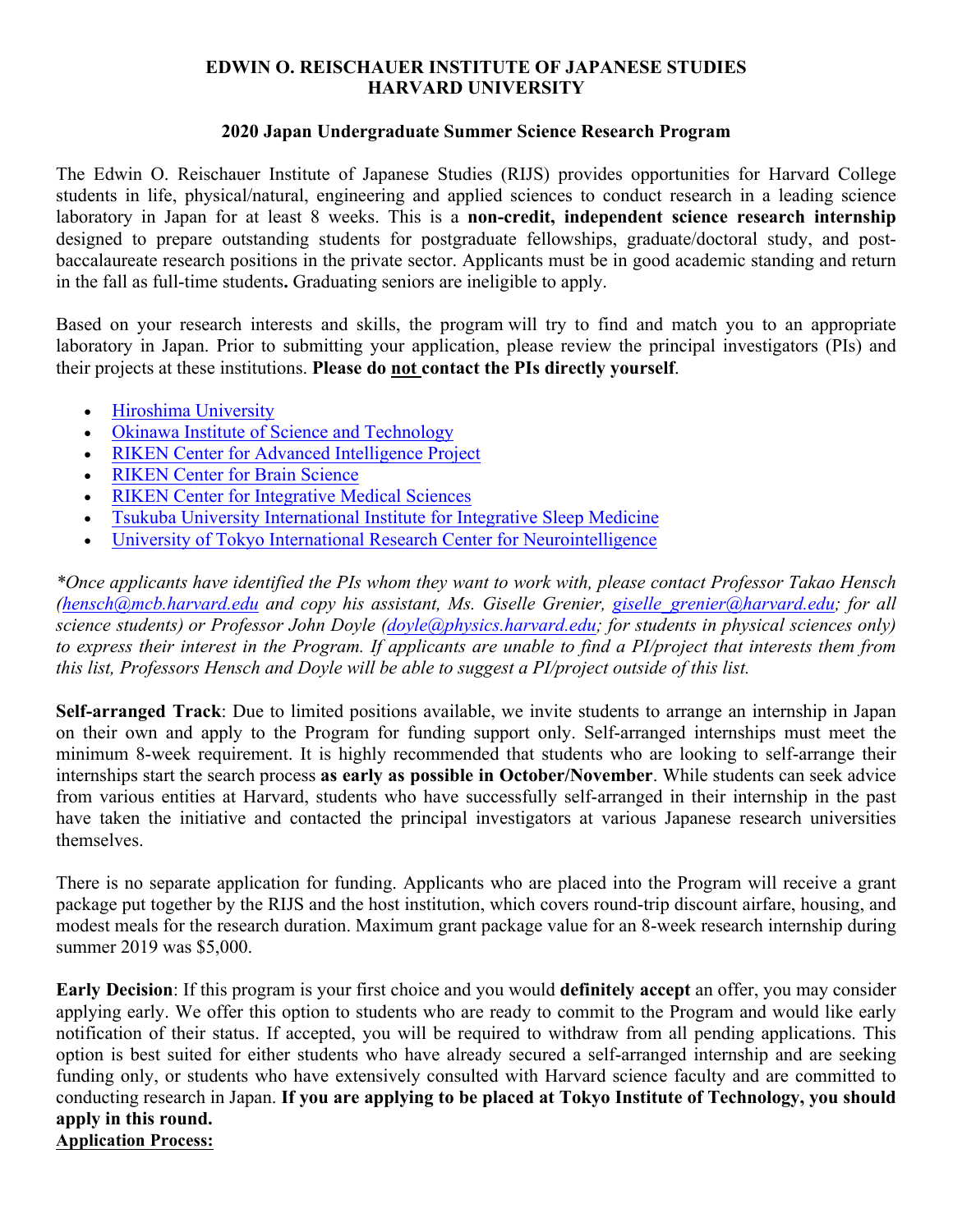- 1) Apply using CARAT, Harvard's online application system: https://carat.fas.harvard.edu/ After logging in with your Harvard credentials, select **"Reischauer Institute Japan Undergraduate Summer Science Research Program"** to start your application. The application requires:
	- 1. CARAT application
	- 2. One letter of recommendation
	- 3. RIJS application form
	- 4. Current one-page résumé
	- 5. Current unofficial transcript
	- 6. Confirmation letter from the host organization (*only for self-arranged internships*)
- 2) If applying in the early decision round, please submit your completed application on CARAT by **Wednesday, December 4, 2019, 5PM**. If applying in the regular round, please submit your completed application on CARAT by **Monday, January 6, 2020, 5PM.**
- 3) Student who submit their application by the December deadline will receive a decision by January 31. **Students who accept the offer in the early decision round must withdraw from all other applications.**
- 4) Students who submit their applications by the January deadline will be considered for an interview, which will take place at the beginning of spring semester. Following the interview, successful applicants will be notified of their tentative placements and be nominated to host institutions for further evaluation, prior to the start of Spring Recess. Most host institutions will conclude their evaluations by the end of March, and on a rolling basis, successful applicants will receive an offer letter and be admitted to the Program. **Admitted students, both in early decision and regular rounds, have 1 week from the date of the notification to accept or decline the offer.**

## **Application Instructions:**

- Because of the nature of our Program, we do not expect the applicants to fill out "Project Description" and "Budget" portions of the CARAT application exactly. **For the "Budget" portion, however, applicants are expected to carefully research and estimate the costs from various online search engines** (e.g. Google flights, travel expense calculators, etc.) **for an 8-week research at the institution the applicant is most interested in**. There is no penalty for entering incorrect information, but **the committee is interested in knowing applicants' travel budgeting skills, as well as their ability to research on traveling to Japan**. For the "Project Description" portion, applicants can fill out as much as they can and enter "N/A" in the required fields they are uncertain about.
- Application must be supported by **one letter of recommendation from either your concentration advisor or a faculty/instructor/lecturer/graduate student teaching fellow of a recent science course at Harvard**. A strong recommendation letter will be written by someone who knows you well and can speak to your character and abilities to **conduct independent research abroad** with the principal investigator(s) you have identified on your application form. Letter of recommendation must be uploaded to CARAT by the recommender or his/her proxy.
- **RIJS application form** is available on the RIJS website for download. Upon completion, applicants should print/save as a PDF file and upload the PDF to CARAT. **Do not upload the Word file**.
- Applicants who arrange their own internship **must negotiate housing and other work arrangements on their own**. Applicants able to make such arrangements must obtain a **letter of confirmation letter (PDF file ONLY) from their host** stating the following: (1) Duration of the internship (must be at least 8 weeks to qualify for funding), (2) Duties and expectations of the intern, and (3) Expenses to be covered by the host. It may be written in English or Japanese. Applicants, *not the host,* then should submit the letter to Jenni Ting